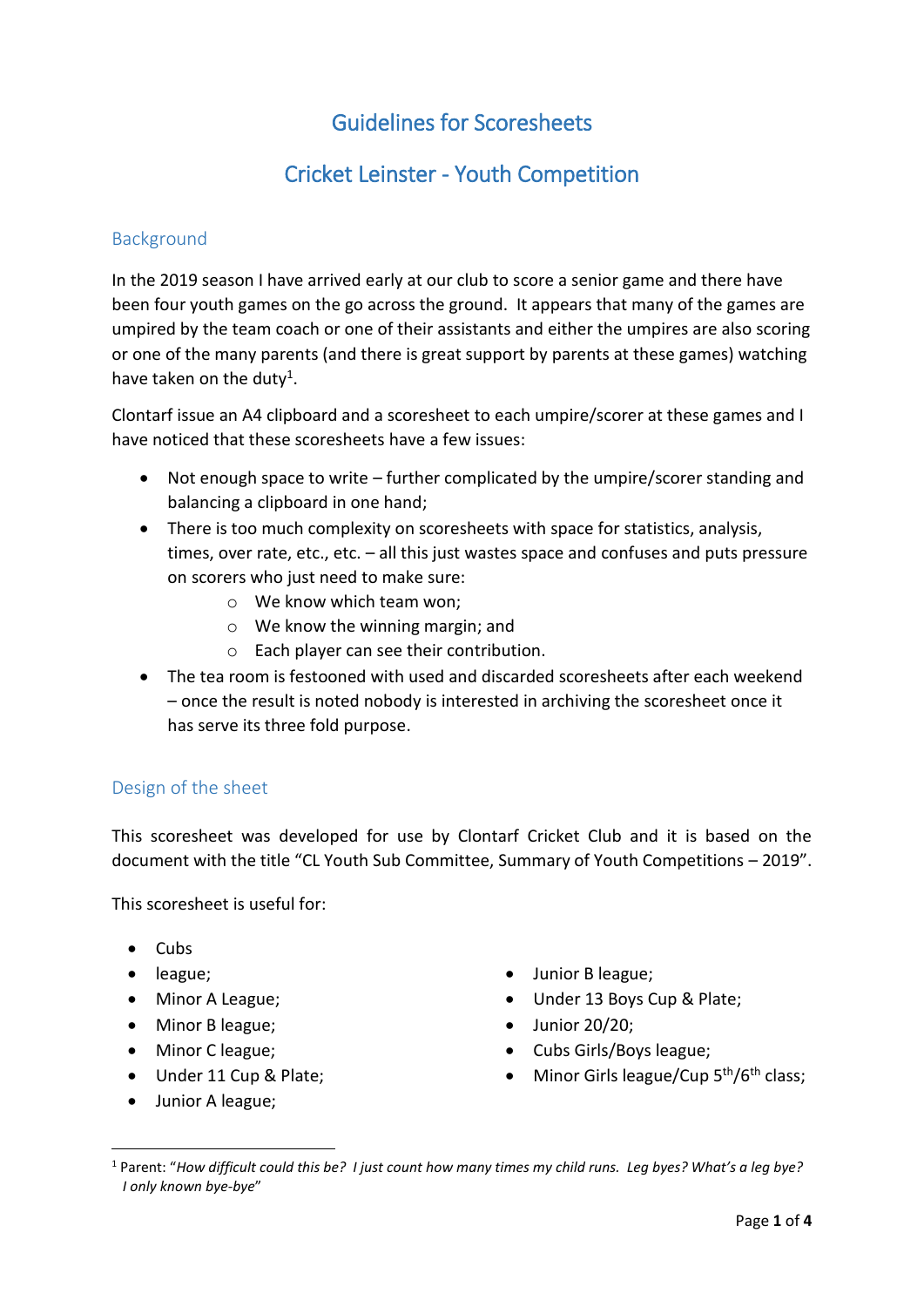- Junior Girls softball league 1st / 2nd year;
- Junior Girls hardball league  $1<sup>st</sup> / 2<sup>nd</sup>$ year;
- Colts B league;
- Colts Girls league  $3^{\text{rd}}$  /  $4^{\text{th}}$  year;
- Under 15/Colts cup;
- Under 17 League;
- Girls under 17 league; and
- Under 19 League.

This scoresheet is not suitable for Colts A league which involves 30 overs and bowlers can enjoy up to 6 overs each. It is more likely that for Colts A as well as the U15, U17 and U19 will have scorers using traditional scorebooks and/or electronic scoring. If not then my 50 over scoresheet is suitable but needs to be printed on no less than B4 sized paper to be useful<sup>2</sup>.

### Basic information

| Home (<br>Tub | Won<br>Toss | Won<br>$\gamma$ isiting Club $ _{\rm Toss}^{\rm won} $ | uings of | eague |  |
|---------------|-------------|--------------------------------------------------------|----------|-------|--|
|               |             |                                                        |          |       |  |

Just in case the scoresheet is passed onto some responsible person who has to notify the LCU in respect of who won, it may be useful for them to know on what date the game took place and which teams were taking part in which competition.

#### Batting

**.** 

| <b>Batsman</b>                                                          |   |                     |        |               |                                     |        |   |    |    |                      |  |  | <b>Runs Scored</b> |                               |  |    |                                                               |    |    |       |    |    | How Out             |    |       | <b>Bowler</b> |                                                                                                                                     |  | Runs |  |
|-------------------------------------------------------------------------|---|---------------------|--------|---------------|-------------------------------------|--------|---|----|----|----------------------|--|--|--------------------|-------------------------------|--|----|---------------------------------------------------------------|----|----|-------|----|----|---------------------|----|-------|---------------|-------------------------------------------------------------------------------------------------------------------------------------|--|------|--|
| 1                                                                       |   |                     |        |               |                                     |        |   |    |    |                      |  |  |                    |                               |  |    |                                                               |    |    |       |    |    |                     |    |       |               |                                                                                                                                     |  |      |  |
|                                                                         |   |                     |        |               |                                     |        |   |    |    |                      |  |  |                    |                               |  |    |                                                               |    |    |       |    |    |                     |    |       |               |                                                                                                                                     |  |      |  |
| 2                                                                       |   |                     |        |               |                                     |        |   |    |    |                      |  |  |                    |                               |  |    |                                                               |    |    |       |    |    |                     |    |       |               |                                                                                                                                     |  |      |  |
|                                                                         |   |                     |        |               |                                     |        |   |    |    |                      |  |  |                    |                               |  |    |                                                               |    |    |       |    |    |                     |    |       |               |                                                                                                                                     |  |      |  |
| 3                                                                       |   |                     |        |               |                                     |        |   |    |    |                      |  |  |                    |                               |  |    |                                                               |    |    |       |    |    |                     |    |       |               |                                                                                                                                     |  |      |  |
|                                                                         |   |                     |        |               |                                     |        |   |    |    |                      |  |  |                    |                               |  |    |                                                               |    |    |       |    |    |                     |    |       |               |                                                                                                                                     |  |      |  |
| 4                                                                       |   |                     |        |               |                                     |        |   |    |    |                      |  |  |                    |                               |  |    |                                                               |    |    |       |    |    |                     |    |       |               |                                                                                                                                     |  |      |  |
|                                                                         |   |                     |        |               |                                     |        |   |    |    |                      |  |  |                    |                               |  |    |                                                               |    |    |       |    |    |                     |    |       |               |                                                                                                                                     |  |      |  |
| 5                                                                       |   |                     |        |               |                                     |        |   |    |    |                      |  |  |                    |                               |  |    |                                                               |    |    |       |    |    |                     |    |       |               |                                                                                                                                     |  |      |  |
|                                                                         |   |                     |        |               |                                     |        |   |    |    |                      |  |  |                    |                               |  |    |                                                               |    |    |       |    |    |                     |    |       |               |                                                                                                                                     |  |      |  |
| 6                                                                       |   |                     |        |               |                                     |        |   |    |    |                      |  |  |                    |                               |  |    |                                                               |    |    |       |    |    |                     |    |       |               |                                                                                                                                     |  |      |  |
|                                                                         |   |                     |        |               |                                     |        |   |    |    |                      |  |  |                    |                               |  |    |                                                               |    |    |       |    |    |                     |    |       |               |                                                                                                                                     |  |      |  |
| 7                                                                       |   |                     |        |               |                                     |        |   |    |    |                      |  |  |                    |                               |  |    |                                                               |    |    |       |    |    |                     |    |       |               |                                                                                                                                     |  |      |  |
|                                                                         |   |                     |        |               |                                     |        |   |    |    |                      |  |  |                    |                               |  |    |                                                               |    |    |       |    |    |                     |    |       |               |                                                                                                                                     |  |      |  |
| 8                                                                       |   |                     |        |               |                                     |        |   |    |    |                      |  |  |                    |                               |  |    |                                                               |    |    |       |    |    |                     |    |       |               |                                                                                                                                     |  |      |  |
|                                                                         |   |                     |        |               |                                     |        |   |    |    |                      |  |  |                    |                               |  |    |                                                               |    |    |       |    |    |                     |    |       |               |                                                                                                                                     |  |      |  |
| 9                                                                       |   |                     |        |               |                                     |        |   |    |    |                      |  |  |                    |                               |  |    |                                                               |    |    |       |    |    |                     |    |       |               |                                                                                                                                     |  |      |  |
|                                                                         |   |                     |        |               |                                     |        |   |    |    |                      |  |  |                    |                               |  |    |                                                               |    |    |       |    |    |                     |    |       |               |                                                                                                                                     |  |      |  |
| 10                                                                      |   |                     |        |               |                                     |        |   |    |    |                      |  |  |                    |                               |  |    |                                                               |    |    |       |    |    |                     |    |       |               |                                                                                                                                     |  |      |  |
| 11                                                                      |   |                     |        |               |                                     |        |   |    |    |                      |  |  |                    |                               |  |    |                                                               |    |    |       |    |    |                     |    |       |               |                                                                                                                                     |  |      |  |
|                                                                         |   |                     |        |               |                                     |        |   |    |    |                      |  |  |                    |                               |  |    |                                                               |    |    |       |    |    |                     |    |       |               |                                                                                                                                     |  |      |  |
|                                                                         |   |                     |        |               |                                     |        |   |    |    |                      |  |  |                    |                               |  |    |                                                               |    |    |       |    |    |                     |    |       |               | <b>Total Runs</b>                                                                                                                   |  |      |  |
| No Ball<br>$\mathbf{1}$<br>$\overline{\mathbf{2}}$                      | 3 | 4                   | 5      | 6             | $\overline{7}$                      | 8      | 9 | 10 | 11 |                      |  |  |                    | 12 13 14 15 16 17 18 19 20 21 |  | 22 | 23                                                            | 24 |    |       |    |    |                     |    |       |               | 25 26 27 28 29 30 31 32 33 34 35                                                                                                    |  |      |  |
| Wide<br>$\overline{2}$<br>$\mathbf{1}$                                  | 3 | 4                   | 5      | $\delta$      | $\overline{\tau}$                   | 8      |   |    |    |                      |  |  |                    |                               |  |    |                                                               |    |    |       |    |    |                     |    |       |               | 9   10   11   12   13   14   15   16   17   18   19   20   21   22   23   24   25   26   27   28   29   30   31   32   33   34   35 |  |      |  |
| Bye<br>$\overline{2}$<br>$\mathbf{1}$<br>Leg Bye<br>$1 \quad 2 \quad 3$ | 3 | 4<br>4 <sup>1</sup> | 5<br>5 | 6<br>$\delta$ | $\overline{7}$<br>$\overline{\tau}$ | 8<br>8 | 9 | 10 |    | 11 12 13 14 15 16 17 |  |  |                    | 18 19 20 21                   |  | 22 | 23<br>9 10 11 12 13 14 15 16 17 18 19 20 21 22 23 24 25 26 27 | 24 | 25 | 26 27 | 28 | 29 | 30 31               |    | 32 33 |               | 34 35<br>28 29 30 31 32 33 34 35                                                                                                    |  |      |  |
|                                                                         |   |                     |        |               |                                     |        |   |    |    |                      |  |  |                    |                               |  |    | Wickets                                                       |    |    |       |    |    |                     |    |       |               | 5 10 15 20 25 30 35 40 45 50 55                                                                                                     |  |      |  |
|                                                                         |   |                     |        |               |                                     |        |   |    |    |                      |  |  |                    |                               |  |    | Penalty                                                       |    |    |       |    |    | 5 10 15 29 25 30 35 | 40 |       |               | 45 50 55                                                                                                                            |  |      |  |
|                                                                         |   |                     |        |               |                                     |        |   |    |    |                      |  |  |                    |                               |  |    |                                                               |    |    |       |    |    |                     |    |       |               | <b>Total Score</b>                                                                                                                  |  |      |  |
|                                                                         |   |                     |        |               |                                     |        |   |    |    |                      |  |  |                    |                               |  |    |                                                               |    |    |       |    |    |                     |    |       |               |                                                                                                                                     |  |      |  |

<sup>2</sup> You can find this 50 over scoresheet here:<https://www.samuelritchie.com/cricket-scoresheets>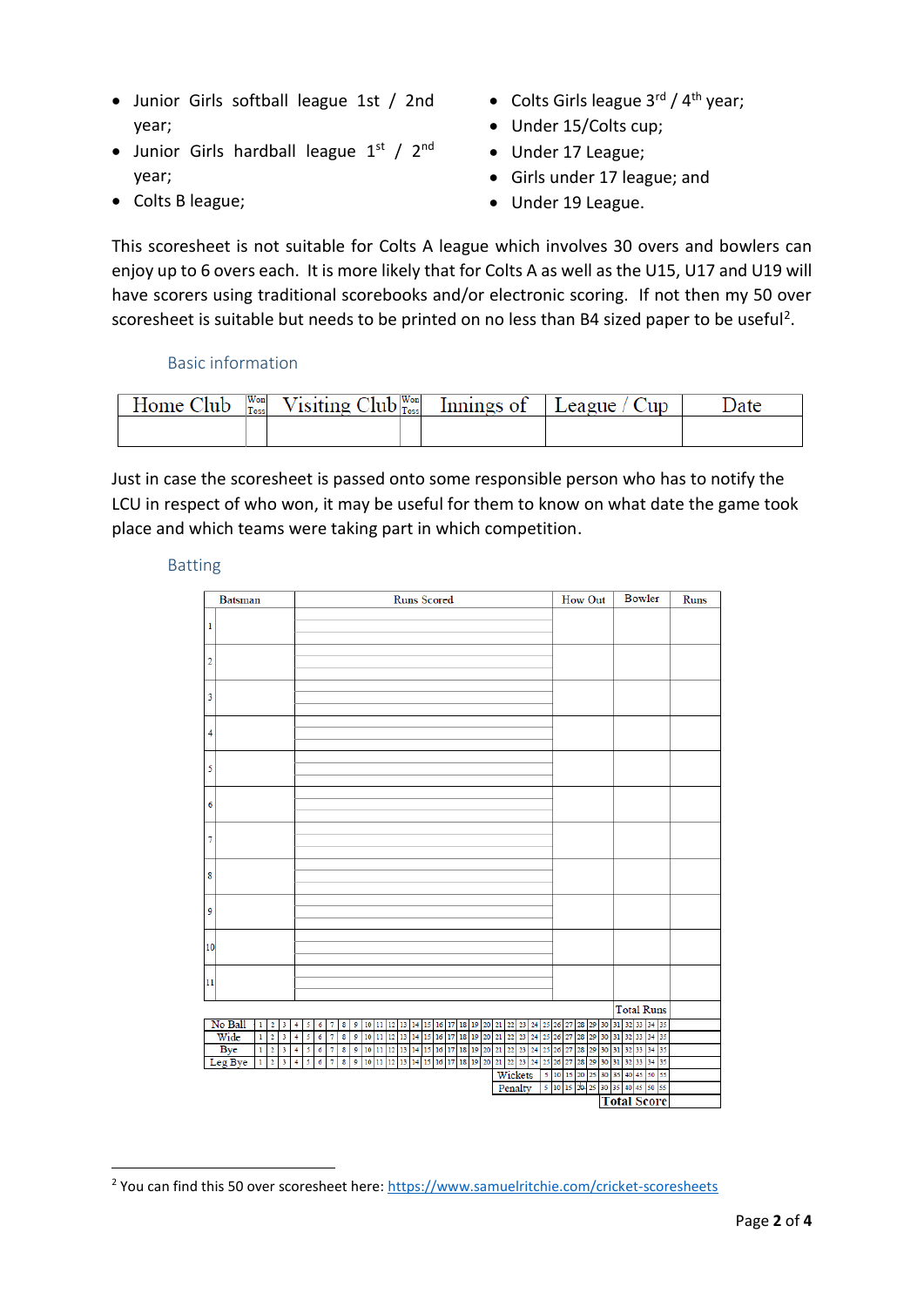There is the usual space for 11 batspersons but with lots of room to get first names and surnames in as well as the how out and bowlers names.

On this sheet you count no balls, wides, byes and leg byes by ticking off the numbers – then it is easy to see how many of each extra occurred by looking at the last number. Be careful as in some competitions the batting side gets 2 runs per wide.

In some competitions the bowling team gets 5 runs for each wicket they take – hence this row increments in 5's. The same principle applies to penalty points but I am not sure the juniors get punished for running on the square or the ball hitting a helmet left on the field.

Just be careful to add the wickets and penalties to the right team.

Bowler  $3 \overline{4}$ 5 Overs Maidens Runs Wickets Wides No Balls  $\overline{1}$  $\overline{2}$  $\mathbf{1}$  $\overline{2}$  $\overline{3}$  $\overline{4}$ 5 6  $\overline{7}$ 8 9 10 11 Totals  $LB + B + P + W \rightarrow$ - Other W Totals

Bowling

Space for 11 bowlers as some competitions require each player to bowl at least one over. I contemplated removing the analysis columns as they seldom seem to be used and often the bowling is not balanced with the batting. (In fact, often only the accumulating score is assumed to be correct and used). But as it did not release a lot of space I left it in.

Useful stuff

| tart time: |
|------------|
| Retire at: |